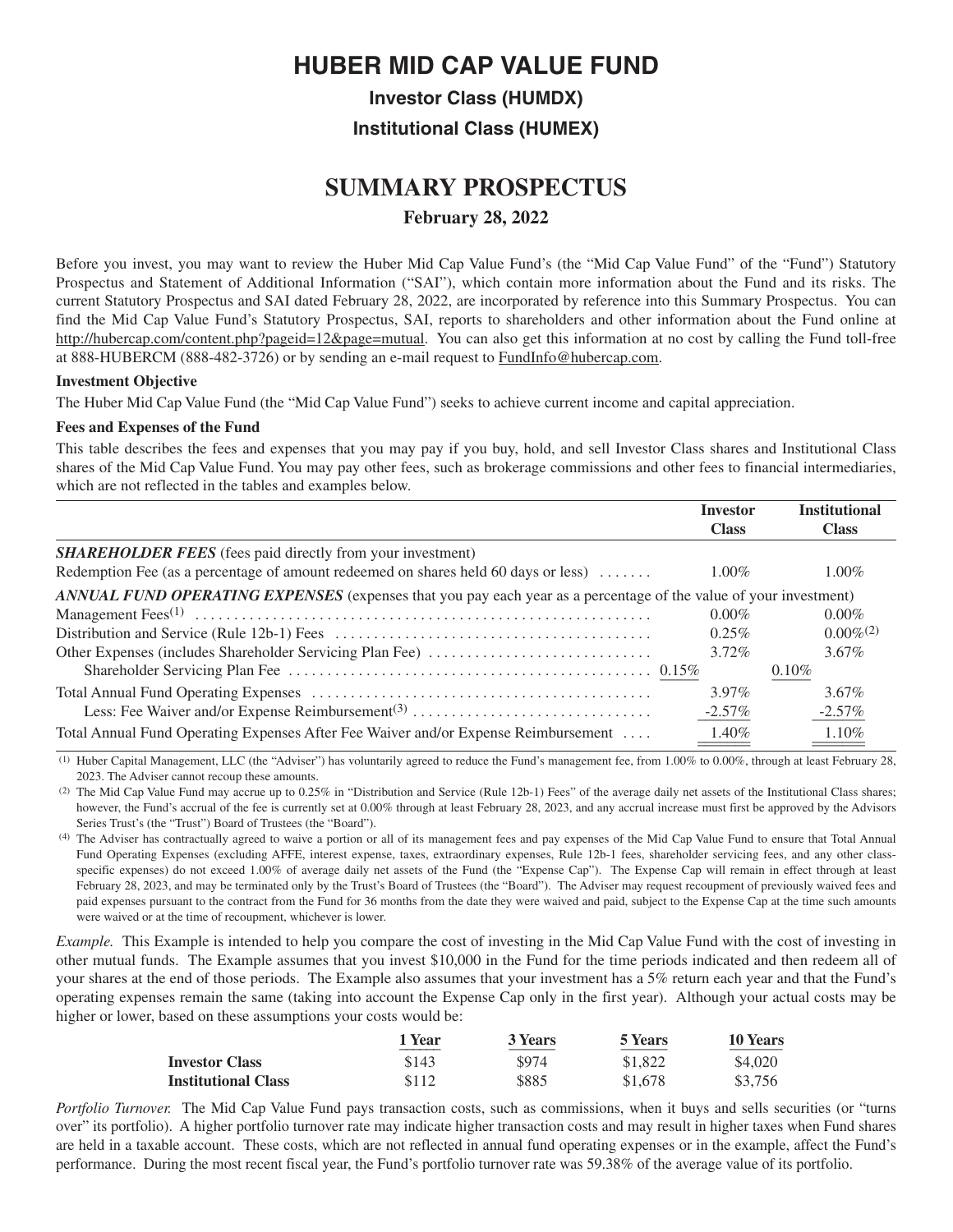# **Principal Investment Strategies**

The Mid Cap Value Fund normally invests at least 80% of its net assets (plus borrowings for investment purposes) in common stocks of mid-sized capitalization U.S. companies ("mid cap companies") whose stocks are considered by the Adviser to be undervalued. The Adviser currently considers mid cap companies to be those with a market capitalization range that is consistent with the market capitalization range of the Bloomberg US 2500 Value Index. The market capitalization range of the index changes constantly, but as of January 31, 2022, the market capitalization range of the Bloomberg US 2500 Value Index was between \$55.2 million and \$22.7 billion. The Fund also normally invests in stocks with high cash dividends or payout yields relative to the market. While the Mid Cap Value Fund is diversified, the Fund may hold a higher concentration in certain issuers.

The Mid Cap Value Fund may make significant investments in securities of non-U.S. issuers ("foreign securities"), including issuers in emerging markets. The Fund invests primarily in domestic U.S. securities but reserves the right to invest up to 20% of its net assets in American Depositary Receipts ("ADRs"), dollar-denominated foreign securities, or directly in foreign securities. Should appropriate investment opportunities be available, the Fund may invest in initial public offerings ("IPOs") without limitation. Additionally, the Fund may invest in Rule 144A and other restricted equity securities but not in an amount that exceeds 15% of the Fund's total assets. From time to time, the Fund may be invested in securities of companies in the same economic sector.

The Adviser employs a value investing style, investing in stocks which, in the Adviser's opinion, trade at a significant discount to the present value of future cash flows. The Adviser attempts to identify out-of-favor stocks that represent solid fundamental value. The Adviser identifies these investment opportunities by employing a disciplined; bottom-up investment process that emphasizes internally generated fundamental research. The process includes an initial review, in-depth analysis, and employment of the Adviser's proprietary valuation methodology.

# **Principal Risks**

Losing all or a portion of your investment is a risk of investing in the Mid Cap Value Fund. The following additional risks could affect the value of your investment:

- *General Market Risk.* Economies and financial markets throughout the world are becoming increasingly interconnected, which increases the likelihood that events or conditions in one country or region will adversely impact markets or issuers in other countries or regions. Securities in the Fund's portfolio may underperform in comparison to securities in general financial markets, a particular financial market or other asset classes due to a number of factors, including inflation (or expectations for inflation), deflation (or expectations for deflation), interest rates, global demand for particular products or resources, market instability, debt crises and downgrades, embargoes, tariffs, sanctions and other trade barriers, regulatory events, other governmental trade or market control programs and related geopolitical events. In addition, the value of the Fund's investments may be negatively affected by the occurrence of global events such as war, terrorism, environmental disasters, natural disasters or events, country instability, and infectious disease epidemics or pandemics. For example, the outbreak of COVID-19, a novel coronavirus disease, has negatively affected economies, markets and individual companies throughout the world, including those in which the Fund invests. The effects of this pandemic to public health and business and market conditions, including exchange trading suspensions and closures, may continue to have a significant negative impact on the performance of the Fund's investments, increase the Fund's volatility, negatively impact the Fund's arbitrage and pricing mechanisms, exacerbate pre-existing political, social and economic risks to the Fund, and negatively impact broad segments of businesses and populations. The Fund's operations may be interrupted as a result, which may contribute to the negative impact on investment performance. In addition, governments, their regulatory agencies, or self-regulatory organizations may take actions in response to the pandemic that affect the instruments in which the Fund invests, or the issuers of such instruments, in ways that could have a significant negative impact on the Fund's investment performance. The full impact of the COVID-19 pandemic, or other future epidemics or pandemics, is currently unknown.
- *Management Risk.* The Mid Cap Value Fund is an actively managed investment portfolio and the Fund relies on the Adviser's ability to pursue the Fund's goal. The Adviser applies its investment techniques and risk analyses in making investment decisions for the Fund, but there can be no guarantee that its decisions will produce the desired results.
- *Equity Securities Risk.* The price of equity securities may rise or fall because of economic or political changes or changes in a company's financial condition, sometimes rapidly or unpredictably. These price movements may result from factors affecting individual companies, sectors or industries selected for the Mid Cap Value Fund's portfolio or the securities market as a whole, such as changes in economic or political conditions.
- *Mid-Sized Company Risk.* A mid-sized company may be more vulnerable to adverse business or economic events than stocks of larger companies. These stocks present greater risks than securities of larger, more diversified companies.
- *Value Style Investing Risk.* The Mid Cap Value Fund emphasizes a "value" style of investing, which targets undervalued companies with characteristics for improved valuations. This style of investing is subject to the risk that the valuations never improve or that the returns on "value" securities may not move in tandem with the returns on other styles of investing or the stock market in general.
- *Sector Emphasis Risk.* The securities of companies in the same or related businesses, if comprising a significant portion of the Mid Cap Value Fund's portfolio, could react in some circumstances negatively to market conditions, interest rates and economic, regulatory or fiscal developments and adversely affect the value of the portfolio to a greater extent than if such business comprised a lesser portion of the Fund's portfolio.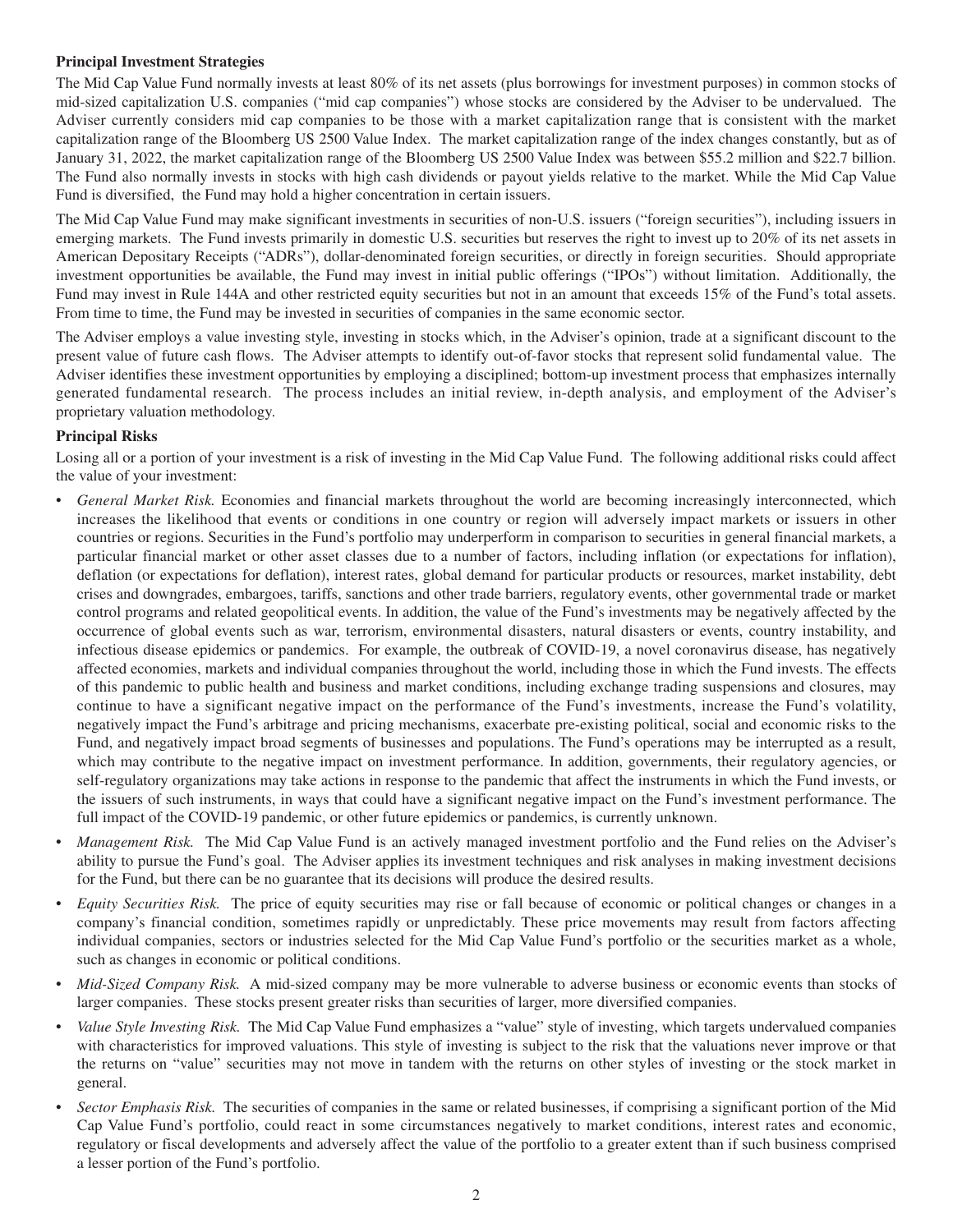- *Foreign and Emerging Market Securities Risk.* Investments in foreign currencies and foreign issuers are subject to additional risks, including political and economic risks, greater volatility, civil conflicts and war, sanctions or other measures by the United States or other governments, liquidity risks, currency fluctuations, higher transaction costs, delayed settlement, possible foreign controls on investment, expropriation and nationalization risks, and less stringent investor protection and disclosure standards of foreign markets. Events and evolving conditions in certain economies or markets may alter the risks associated with investments tied to countries or regions that historically were perceived as comparatively stable becoming riskier and more volatile. These risks are magnified in countries in "emerging markets." Emerging market countries typically have less-established market economies than developed countries and may face greater social, economic, regulatory and political uncertainties. In addition, emerging markets typically present greater illiquidity and price volatility concerns due to smaller or limited local capital markets and greater difficulty in determining market valuations of securities due to limited public information on issuers.
- *ADR Risk.* Investments in ADRs are subject to many of the same risks that are associated with direct investments in foreign securities. In addition, ADRs may not track the price of the underlying foreign securities, and their value may change materially at times when the U.S. markets are not open for trading.
- *Initial Public Offering Risk.* The risk exists that the market value of IPO shares will fluctuate considerably due to factors such as the absence of a prior public market, unseasoned trading, the small number of shares available for trading and limited information about the issuer. The purchase of IPO shares may involve high transaction costs. IPO shares are subject to market risk and liquidity risk. When the Mid Cap Value Fund's asset base is small, a significant portion of the Fund's performance could be attributable to investments in IPOs, because such investments would have a magnified impact on the Fund. As the Fund's assets grow, the effect of the Fund's investments in IPOs on the Fund's performance probably will decline, which could reduce the Fund's performance.
- *Rule 144A Securities Risk.* The market for Rule 144A securities typically is less active than the market for publicly-traded securities. Rule 144A securities carry the risk that the liquidity of these securities may become impaired, making it more difficult for the Mid Cap Value Fund to sell these securities.
- *Focus Risk.* At such times the Mid Cap Value Fund holds the securities of a small number of issuers, it may be more exposed to the risks associated with and developments affecting an individual issuer or a smaller number of issuers than a fund that invests more widely. This may increase the Mid Cap Value Fund's volatility and cause the performance of a relatively smaller number of issuers to have a greater impact on the Fund's performance.

## **Who May Want to Invest in the Fund?**

The Mid Cap Value Fund may be appropriate for investors who:

- Have a long-term investment horizon;
- Want to add an investment with potential for capital appreciation to diversify their investment portfolio; and
- Can accept greater risks of investing in a portfolio with common stock holdings.

#### **Performance**

The following performance information indicates some of the risks of investing in the Mid Cap Value Fund. The bar chart shows the annual return for the Fund's Investor Class from year to year. The table shows how the Fund's average annual return for the 1-year, 5 year, and since inception periods compares with a broad measure of market performance. The Fund's past performance, before and after taxes, is not necessarily an indication of how the Fund will perform in the future. Updated performance information is available on the Fund's website at <www.hubercap.com> or by calling the Fund toll free at 888-HUBERCM (888-482-3726).

**Mid Cap Value Fund, Investor Class**



During the period of time shown in the bar chart, the Mid Cap Value Fund's highest quarterly return was 32.96% for the quarter ended December 31, 2020, and the lowest quarterly return was -34.57% for the quarter ended March 31, 2020.